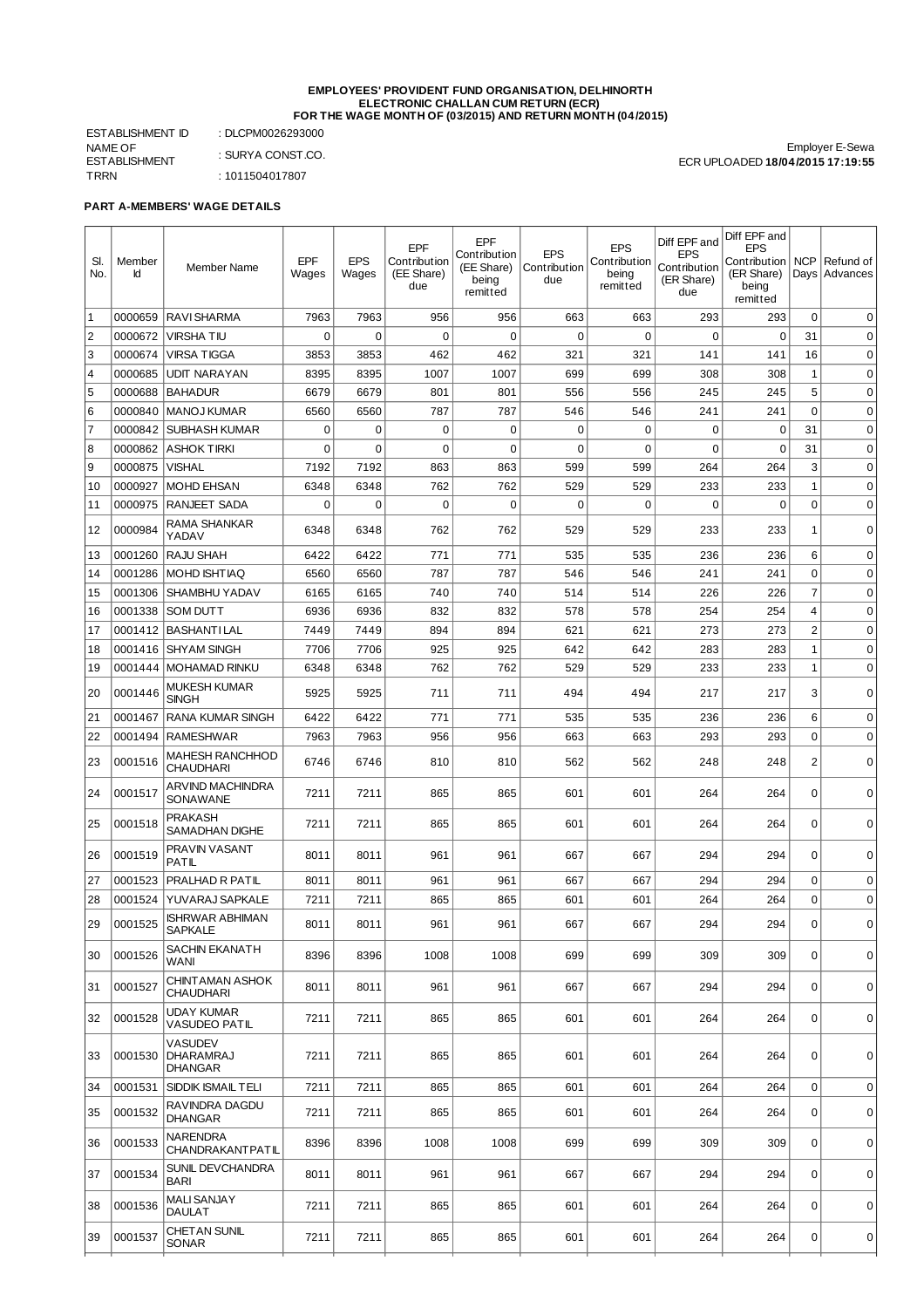| 40 | 0001541   | PANKAJ PANDURANG<br>PATIL                            | 8011 | 8011        | 961  | 961  | 667         | 667         | 294 | 294 | 0              | 0           |
|----|-----------|------------------------------------------------------|------|-------------|------|------|-------------|-------------|-----|-----|----------------|-------------|
| 41 | 0001542   | SHEKHAR KISHOR<br><b>UPADHYE</b>                     | 8396 | 8396        | 1008 | 1008 | 699         | 699         | 309 | 309 | $\mathbf 0$    | $\mathbf 0$ |
| 42 | 0001543   | SUJENDRA SHALIGRA<br><b>SARODE</b>                   | 7211 | 7211        | 865  | 865  | 601         | 601         | 264 | 264 | $\mathbf 0$    | $\mathbf 0$ |
| 43 | 0001545   | NILESH MURLIDHAR<br><b>MORE</b>                      | 8396 | 8396        | 1008 | 1008 | 699         | 699         | 309 | 309 | $\mathbf 0$    | $\mathbf 0$ |
| 44 | 0001546   | RAMESH DHONDU<br>KOLI                                | 6460 | 6460        | 775  | 775  | 538         | 538         | 237 | 237 | 6              | $\mathbf 0$ |
| 45 | 0001547   | <b>MANIK SHANTARAM</b><br>SONAVANE                   | 8396 | 8396        | 1008 | 1008 | 699         | 699         | 309 | 309 | $\mathbf 0$    | $\mathbf 0$ |
| 46 | 0001548   | <b>MUKESH MOHAN</b><br>SAVALE                        | 8011 | 8011        | 961  | 961  | 667         | 667         | 294 | 294 | $\mathbf 0$    | $\mathbf 0$ |
| 47 | 0001549   | <b>PRADIP</b><br>RAMACHANDRA<br>PATIL                | 8011 | 8011        | 961  | 961  | 667         | 667         | 294 | 294 | $\mathbf 0$    | $\mathbf 0$ |
| 48 | 0001551   | SAMADHAN ARUN<br>PATIL                               | 8011 | 8011        | 961  | 961  | 667         | 667         | 294 | 294 | $\mathbf 0$    | $\mathbf 0$ |
| 49 | 0001556   | KHEMCHAND C<br>CHAUDHARI                             | 7211 | 7211        | 865  | 865  | 601         | 601         | 264 | 264 | $\mathbf 0$    | $\mathbf 0$ |
| 50 | 0001558   | DATTATRAY C<br>CHAUDHARI                             | 8011 | 8011        | 961  | 961  | 667         | 667         | 294 | 294 | $\mathbf 0$    | 0           |
| 51 | 0001559   | VILAS PRALHAD<br><b>SURWADE</b>                      | 7211 | 7211        | 865  | 865  | 601         | 601         | 264 | 264 | $\mathbf 0$    | $\mathbf 0$ |
| 52 | 0001562   | PANKAJ<br>VISHWANATH<br>JADHAV                       | 6746 | 6746        | 810  | 810  | 562         | 562         | 248 | 248 | $\overline{2}$ | $\mathbf 0$ |
| 53 | 0001563   | ANIL RAGHUNATH<br>PATIL                              | 8011 | 8011        | 961  | 961  | 667         | 667         | 294 | 294 | $\mathbf 0$    | $\mathbf 0$ |
| 54 | 0001564   | SAMADHAN ARUN<br>PATIL                               | 7211 | 7211        | 865  | 865  | 601         | 601         | 264 | 264 | $\mathbf 0$    | $\mathbf 0$ |
| 55 | 0001565   | DHANASHAM<br>LAXMAN SONVANE                          | 8011 | 8011        | 961  | 961  | 667         | 667         | 294 | 294 | $\mathbf 0$    | $\mathbf 0$ |
| 56 | 0001566   | SANJAY SHANKAR<br><b>BARI</b>                        | 7211 | 7211        | 865  | 865  | 601         | 601         | 264 | 264 | $\mathbf 0$    | $\pmb{0}$   |
| 57 | 0001567   | GOKUL BHARAT<br>PATIL                                | 7211 | 7211        | 865  | 865  | 601         | 601         | 264 | 264 | $\mathbf 0$    | $\mathbf 0$ |
| 58 | 0001568   | SACHIN BHAGAVAT<br>SAPAKALE                          | 6281 | 6281        | 754  | 754  | 523         | 523         | 231 | 231 | 4              | $\mathbf 0$ |
| 59 | 0001570   | <b>SVAPANIL</b><br><b>BHAGAWAT</b><br><b>KURKURE</b> | 6746 | 6746        | 810  | 810  | 562         | 562         | 248 | 248 | $\overline{c}$ | 0           |
| 60 | 0001572   | <b>GOPAL ASHOK PATIL</b>                             | 8011 | 8011        | 961  | 961  | 667         | 667         | 294 | 294 | $\mathbf 0$    | $\mathbf 0$ |
| 61 | 0001573   | <b>BHUSHAN S</b><br>CHAUDHARI                        | 8396 | 8396        | 1008 | 1008 | 699         | 699         | 309 | 309 | 0              | 0           |
| 62 | 0001574   | <b>DIPAK BHAGWAT</b><br>FALAK                        | 8396 | 8396        | 1008 | 1008 | 699         | 699         | 309 | 309 | $\mathbf 0$    | $\mathbf 0$ |
| 63 | 0001575   | BALCHANDRA<br><b>MURLIDHARGURAV</b>                  | 8011 | 8011        | 961  | 961  | 667         | 667         | 294 | 294 | $\Omega$       | 0           |
| 64 | 0001576   | MANOJ KUMAR D<br>VISHWE                              | 8396 | 8396        | 1008 | 1008 | 699         | 699         | 309 | 309 | $\mathbf 0$    | $\mathbf 0$ |
| 65 | 0001577   | SAILESH<br><b>BHALCHANDRA</b><br>GURAV               | 7211 | 7211        | 865  | 865  | 601         | 601         | 264 | 264 | $\mathbf 0$    | $\mathbf 0$ |
| 66 | 0001580   | AMBADAS DHANU<br><b>BADAGUJAR</b>                    | 7211 | 7211        | 865  | 865  | 601         | 601         | 264 | 264 | $\mathbf 0$    | $\pmb{0}$   |
| 67 | 0001583   | ASHOK HARCHAND<br>SONAWANE                           | 8011 | 8011        | 961  | 961  | 667         | 667         | 294 | 294 | $\mathbf 0$    | $\mathbf 0$ |
| 68 | 0001585   | SANTOSH<br>YASMAVANT PATIL                           | 7211 | 7211        | 865  | 865  | 601         | 601         | 264 | 264 | $\mathbf 0$    | $\mathbf 0$ |
| 69 | 0001586   | SK JUBER PINJARI                                     | 8011 | 8011        | 961  | 961  | 667         | 667         | 294 | 294 | $\pmb{0}$      | $\mathbf 0$ |
| 70 | 0001587   | DHANRAJ SUBHASH<br><b>SAPKE</b>                      | 6977 | 6977        | 837  | 837  | 581         | 581         | 256 | 256 | $\overline{4}$ | $\mathsf 0$ |
| 71 | 0001588   | YOGESH DEVCHAND<br><b>BARI</b>                       | 7211 | 7211        | 865  | 865  | 601         | 601         | 264 | 264 | $\mathbf 0$    | $\mathbf 0$ |
| 72 | 0001589   | <b>HIMANT DHOBI</b>                                  | 8011 | $\mathbf 0$ | 961  | 961  | $\mathbf 0$ | $\mathbf 0$ | 961 | 961 | $\mathbf 0$    | $\pmb{0}$   |
| 73 | 0001590   | DNYANESHWAR C<br><b>SAPKALE</b>                      | 6719 | 6719        | 806  | 806  | 560         | 560         | 246 | 246 | 5              | 0           |
| 74 | 0001591   | HIRAMAN RAMA<br>CHAUDHARI                            | 8011 | 8011        | 961  | 961  | 667         | 667         | 294 | 294 | $\mathbf 0$    | $\pmb{0}$   |
| 75 | 0001593   | ARUN SAHEBRAO<br>PATIL                               | 8011 | 8011        | 961  | 961  | 667         | 667         | 294 | 294 | $\mathbf 0$    | $\mathbf 0$ |
| 76 | 0001594   | RAJENDRA RAMDAS<br>MARATHE                           | 7211 | 7211        | 865  | 865  | 601         | 601         | 264 | 264 | $\mathbf 0$    | $\mathbf 0$ |
| 77 | 0001595   | MOTILAL DHUDAKU<br>PAVAR                             | 8396 | 8396        | 1008 | 1008 | 699         | 699         | 309 | 309 | $\mathbf 0$    | $\mathbf 0$ |
| 70 | nonlinear | <b>GAJANAN</b>                                       | 7011 | 7911        | 220  | 220  | 601         | 601         | 261 | 261 | nΙ             | nΙ          |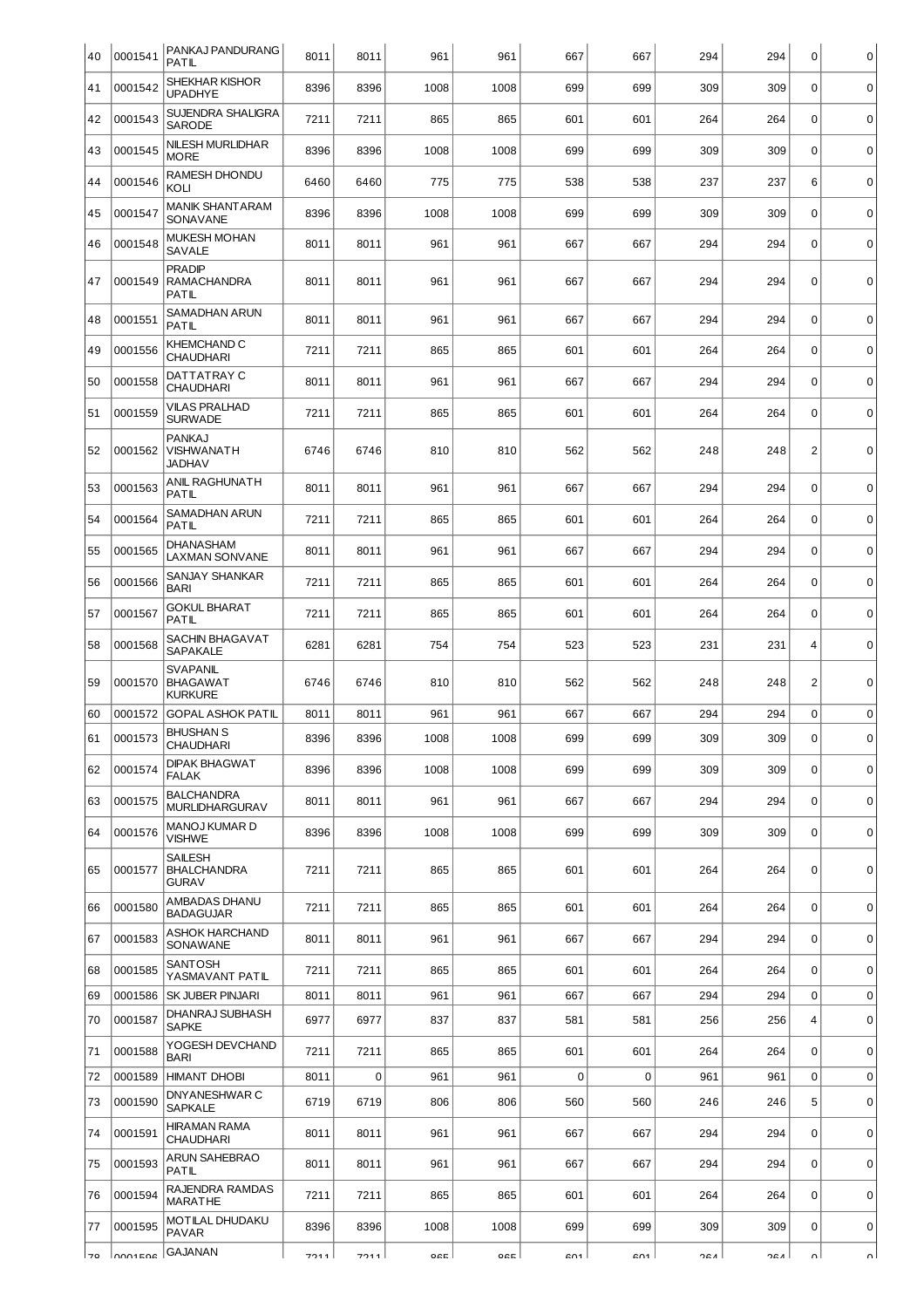| 10  | <b>UUULDYD</b> | RANGNATH PATIL                             | 1211             | 1211             | 605  | coo  | <b>DUT</b>  | <b>DOT</b> | 204 | 204 | U              | U           |
|-----|----------------|--------------------------------------------|------------------|------------------|------|------|-------------|------------|-----|-----|----------------|-------------|
| 79  | 0001599        | <b>MILIND BHASKAR</b><br><b>CHAUDHARI</b>  | 8011             | 8011             | 961  | 961  | 667         | 667        | 294 | 294 | $\mathbf 0$    | $\mathbf 0$ |
| 80  | 0001600        | <b>JIT ENDRA</b><br><b>SURYAVANSHI</b>     | 5427             | 5427             | 651  | 651  | 452         | 452        | 199 | 199 | 10             | $\mathbf 0$ |
| 81  | 0001601        | <b>ADHAR RAMDAS</b><br><b>BAVISKAR</b>     | 8011             | 8011             | 961  | 961  | 667         | 667        | 294 | 294 | $\mathbf 0$    | $\mathbf 0$ |
| 82  | 0001602        | <b>GANESH PRAHLAD</b><br>PATIL             | 7211             | 7211             | 865  | 865  | 601         | 601        | 264 | 264 | $\mathbf 0$    | $\mathbf 0$ |
| 83  | 0001603        | RATILAL ZENDU<br><b>TAYADE</b>             | 8011             | 8011             | 961  | 961  | 667         | 667        | 294 | 294 | $\mathbf 0$    | $\mathbf 0$ |
| 84  | 0001604        | KAILAS SITARAM<br>KOLI                     | 7211             | 7211             | 865  | 865  | 601         | 601        | 264 | 264 | $\mathbf 0$    | $\mathbf 0$ |
| 85  | 0001605        | <b>HEMANT S WARKE</b>                      | 7211             | 7211             | 865  | 865  | 601         | 601        | 264 | 264 | 0              | $\mathbf 0$ |
| 86  | 0001607        | JIT ENDRA B RAJPUT                         | 7211             | 7211             | 865  | 865  | 601         | 601        | 264 | 264 | 0              | $\mathbf 0$ |
| 87  | 0001608        | SK TEHSEEN IQABAL<br><b>KHAT IK</b>        | 8396             | 8396             | 1008 | 1008 | 699         | 699        | 309 | 309 | $\Omega$       | $\mathbf 0$ |
| 88  | 0001609        | <b>DIPAK KAPURCHAND</b><br><b>SHARMA</b>   | 8396             | 8396             | 1008 | 1008 | 699         | 699        | 309 | 309 | $\mathbf 0$    | $\mathbf 0$ |
| 89  | 0001610        | <b>NASHIRSHAH</b><br>KALUSHAH FAKIR        | 8011             | 8011             | 961  | 961  | 667         | 667        | 294 | 294 | $\mathbf 0$    | 0           |
| 90  | 0001611        | RAJMAL RAMLAL<br><b>SHAHAPURE</b>          | 8396             | 8396             | 1008 | 1008 | 699         | 699        | 309 | 309 | $\mathbf 0$    | $\mathbf 0$ |
| 91  | 0001613        | <b>JIT ENDRA PRAHLAD</b><br><b>SONAR</b>   | 8396             | 8396             | 1008 | 1008 | 699         | 699        | 309 | 309 | 0              | $\mathbf 0$ |
| 92  | 0001614        | CHANDRAKANT<br><b>ASHOK PATIL</b>          | 8396             | 8396             | 1008 | 1008 | 699         | 699        | 309 | 309 | $\mathbf 0$    | $\mathbf 0$ |
| 93  | 0001616        | KHALILUDDIN J<br><b>SHAIKH</b>             | 8396             | 8396             | 1008 | 1008 | 699         | 699        | 309 | 309 | $\Omega$       | $\mathbf 0$ |
| 94  | 0001617        | <b>TULSHIRAM VISHNU</b><br><b>TAVDE</b>    | 8011             | $\Omega$         | 961  | 961  | $\mathbf 0$ | 0          | 961 | 961 | 0              | 0           |
| 95  | 0001618        | <b>DIGAMBAR</b><br>PRABHAKAR BARI          | 8011             | 8011             | 961  | 961  | 667         | 667        | 294 | 294 | $\mathbf 0$    | $\mathbf 0$ |
| 96  | 0001619        | <b>HARISH ASHOK NALE</b>                   | 7211             | 7211             | 865  | 865  | 601         | 601        | 264 | 264 | $\mathbf 0$    | $\mathbf 0$ |
| 97  | 0001620        | SANJAY DEVIDAS<br><b>DHANGAR</b>           | 7211             | 7211             | 865  | 865  | 601         | 601        | 264 | 264 | $\mathbf 0$    | $\mathbf 0$ |
| 98  | 0001621        | SUNIL PANDURANG<br>LAD                     | 8011             | 8011             | 961  | 961  | 667         | 667        | 294 | 294 | $\mathbf 0$    | $\mathbf 0$ |
| 99  | 0001622        | PRAMOD DEVIDAS<br><b>GHUGE</b>             | 7211             | 7211             | 865  | 865  | 601         | 601        | 264 | 264 | 0              | $\mathbf 0$ |
| 100 | 0001624        | KRISHNA DAMODAR<br><b>PATIL</b>            | 7211             | 7211             | 865  | 865  | 601         | 601        | 264 | 264 | 0              | $\mathbf 0$ |
| 101 | 0001627        | PRADEEP LAXMAN<br>PATIL                    | 8011             | 8011             | 961  | 961  | 667         | 667        | 294 | 294 | 0              | $\mathbf 0$ |
|     | 102 0001631    | NITIN RAMLAL<br><b>BHAVSAR</b>             | 8396             | 8396             | 1008 | 1008 | 699         | 699        | 309 | 309 | 0              | $\mathbf 0$ |
|     | 103 0001632    | PI VAT ROVEL EM<br><b>PERUMAL</b>          | 8011             | 8011             | 961  | 961  | 667         | 667        | 294 | 294 | $\mathbf 0$    | $\mathbf 0$ |
| 104 | 0001634        | <b>SHIVAJI GIRDHAR</b><br><b>GHODESWAR</b> | 8011             | 0                | 961  | 961  | 0           | 0          | 961 | 961 | 0              | 0           |
| 105 | 0001635        | ARIF JAVID SHAIKH                          | 7211             | 7211             | 865  | 865  | 601         | 601        | 264 | 264 | 0              | $\mathbf 0$ |
| 106 | 0001636        | <b>VISHAL VINOD</b><br><b>MAHAJAN</b>      | 7211             | 7211             | 865  | 865  | 601         | 601        | 264 | 264 | $\mathbf 0$    | $\mathbf 0$ |
| 107 | 0001637        | ANKUSH<br>RAGHUNATH KOLI                   | 8396             | 8396             | 1008 | 1008 | 699         | 699        | 309 | 309 | 0              | 0           |
| 108 | 0001638        | <b>GANESH J</b><br>NANNAWARE               | 8011             | 8011             | 961  | 961  | 667         | 667        | 294 | 294 | $\mathbf 0$    | $\mathbf 0$ |
| 109 | 0001642        | <b>VILAS D KOLI</b>                        | 6202             | 6202             | 744  | 744  | 517         | 517        | 227 | 227 | $\overline{7}$ | $\mathbf 0$ |
| 110 | 0001644        | ANIL LAXMAN KOLI                           | 8011             | 8011             | 961  | 961  | 667         | 667        | 294 | 294 | $\mathbf 0$    | $\mathbf 0$ |
| 111 | 0001645        | SANTOSH ARJUN<br>KOLI                      | 8011             | 8011             | 961  | 961  | 667         | 667        | 294 | 294 | $\mathbf 0$    | $\pmb{0}$   |
| 112 | 0001667        | <b>MOHD AABID</b>                          | 8011             | 8011             | 961  | 961  | 667         | 667        | 294 | 294 | $\mathbf 0$    | $\mathbf 0$ |
| 113 | 0001668        | VIJAY SHRIRAM<br>VARDE                     | 8396             | 8396             | 1008 | 1008 | 699         | 699        | 309 | 309 | $\mathbf 0$    | $\mathbf 0$ |
| 114 | 0001670        | SANJAY KUMAR                               | 5502             | 5502             | 660  | 660  | 458         | 458        | 202 | 202 | 5              | $\mathbf 0$ |
| 115 | 0001675        | MOHD NAZIM AB<br>LATEF                     | 8011             | 8011             | 961  | 961  | 667         | 667        | 294 | 294 | 0              | $\mathbf 0$ |
| 116 | 0001678        | <b>GANESH VISHANU</b><br><b>CHAUDHARY</b>  | 8396             | 8396             | 1008 | 1008 | 699         | 699        | 309 | 309 | 0              | $\mathbf 0$ |
| 117 | 0001680        | AVINASH TUKARAM<br><b>SONVANE</b>          | 6460             | 6460             | 775  | 775  | 538         | 538        | 237 | 237 | 6              | $\mathbf 0$ |
|     | 118 0001681    | <b>RAJENDRA S</b><br>SONAWANE              | 8011             | 8011             | 961  | 961  | 667         | 667        | 294 | 294 | 0              | $\mathbf 0$ |
| 119 | 0001682        | SURESH VITHTHAL<br><b>BARI</b>             | 5685             | 5685             | 682  | 682  | 474         | 474        | 208 | 208 | 9              | $\mathbf 0$ |
|     | $120$ $nn0160$ | ANANDA BHAGWAN                             | 0 <sub>011</sub> | 0 <sub>011</sub> | 061  | 061  | 667         | 667        | ומפ | 201 | ΩI             | n١          |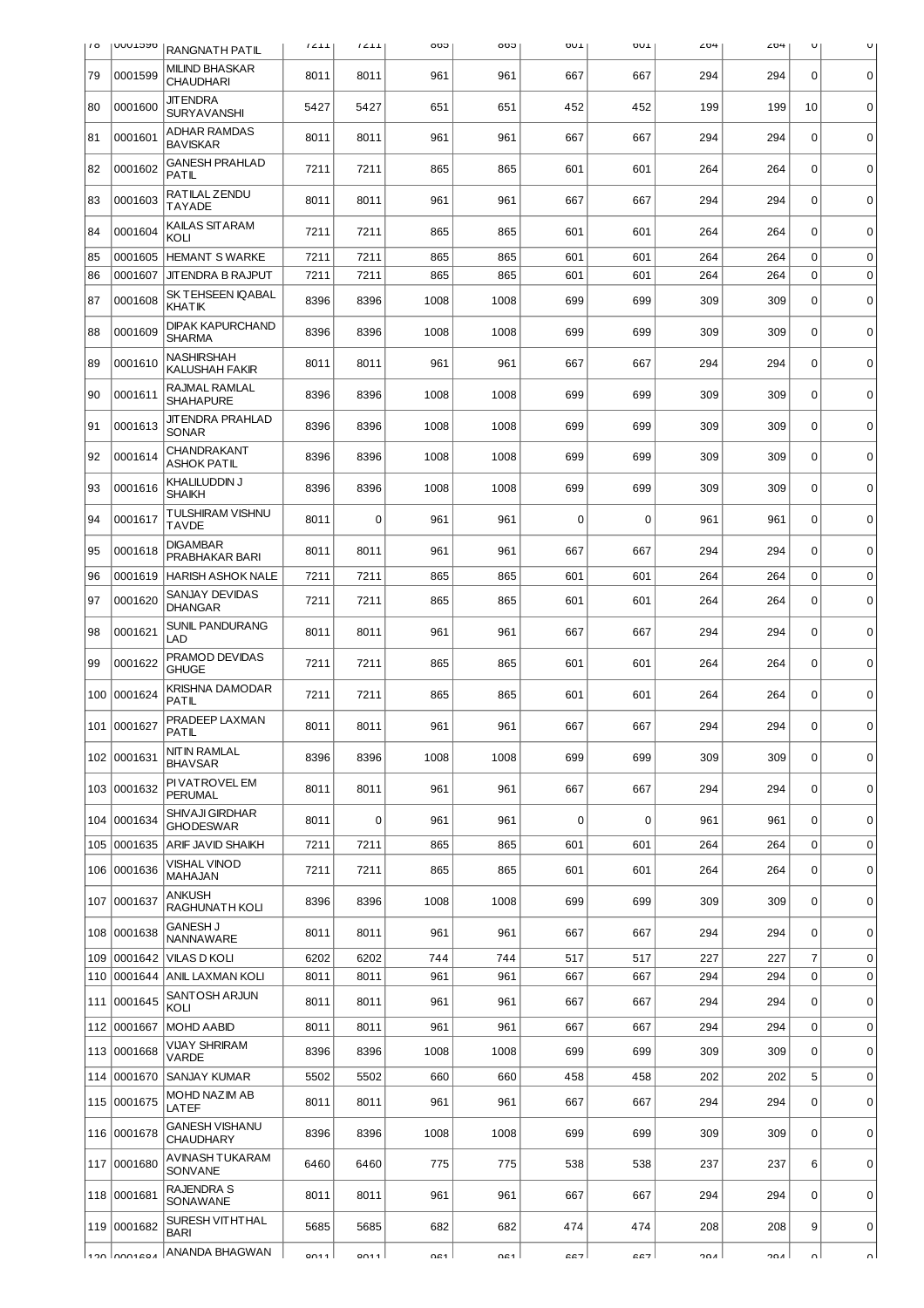|     | TTO I NUNTOOH          | PATIL                                  | OUIL         | OUIL         | AOT        | AOT        | 001        | <b>007</b> | ∠५4        | 294        | U                | U           |
|-----|------------------------|----------------------------------------|--------------|--------------|------------|------------|------------|------------|------------|------------|------------------|-------------|
| 121 | 0001685                | SURESH DILIP KOLI                      | 7211         | 7211         | 865        | 865        | 601        | 601        | 264        | 264        | $\mathbf 0$      | 0           |
| 122 | 0001686                | DYANESHWAR TADE                        | 7211         | 7211         | 865        | 865        | 601        | 601        | 264        | 264        | $\mathbf 0$      | 0           |
| 123 | 0001687                | ICHCHHARAM<br>VITHTHAL BARI            | 5168         | 5168         | 620        | 620        | 430        | 430        | 190        | 190        | 11               | $\mathbf 0$ |
| 124 | 0001688                | SAMADHAN SUMPDH<br><b>BUGALE</b>       | 7211         | 7211         | 865        | 865        | 601        | 601        | 264        | 264        | 0                | $\Omega$    |
| 125 | 0001690                | RATILAL G SUKHADE                      | 7753         | 7753         | 930        | 930        | 646        | 646        | 284        | 284        | $\mathbf{1}$     | $\mathbf 0$ |
| 126 | 0001691                | KAILAS BORSE                           | 8011         | 8011         | 961        | 961        | 667        | 667        | 294        | 294        | $\mathbf 0$      | 0           |
| 127 | 0001692                | <b>MR.BADRINATH</b>                    | 8011         | 8011         | 961        | 961        | 667        | 667        | 294        | 294        | $\mathbf 0$      | 0           |
| 128 | 0001693                | <b>BHIKA BADGUJAR</b>                  | 8011         | 8011         | 961        | 961        | 667        | 667        | 294        | 294        | $\mathbf 0$      | 0           |
| 129 | 0001694                | <b>SACHIN LOKHANDE</b>                 | 7211         | 7211         | 865        | 865        | 601        | 601        | 264        | 264        | $\Omega$         | 0           |
| 130 | 0001695                | PRASHANT JOSHI                         | 8396         | 8396         | 1008       | 1008       | 699        | 699        | 309        | 309        | $\Omega$         | $\mathbf 0$ |
| 131 | 0001697                | RAVINDRA CHAVAN                        | 7494         | 7494         | 899        | 899        | 624        | 624        | 275        | 275        | $\overline{c}$   | $\mathbf 0$ |
| 132 | 0001698                | GANESH GAUT AM<br><b>SURWADE</b>       | 8011         | 8011         | 961        | 961        | 667        | 667        | 294        | 294        | $\mathbf 0$      | 0           |
| 133 | 0001701                | <b>VIJAY CHAUDHARI</b>                 | 7211         | 7211         | 865        | 865        | 601        | 601        | 264        | 264        | $\mathbf 0$      | $\mathbf 0$ |
| 134 | 0001702                | <b>SANTOSH THAKUR</b>                  | 8396         | 8396         | 1008       | 1008       | 699        | 699        | 309        | 309        | $\mathbf 0$      | $\mathbf 0$ |
| 135 | 0001703                | <b>KIRAN PATIL</b>                     | 8396         | 8396         | 1008       | 1008       | 699        | 699        | 309        | 309        | $\mathbf 0$      | $\mathbf 0$ |
| 136 | 0001704                | RAJU TOPPO                             | 6422         | 6422         | 771        | 771        | 535        | 535        | 236        | 236        | 6                | 0           |
| 137 | 0001706                | RAMKRISHNA<br>SHRIRAM CHAUDH           | 8396         | 8396         | 1008       | 1008       | 699        | 699        | 309        | 309        | $\mathbf 0$      | $\mathbf 0$ |
| 138 | 0001707                | ANIL BABURAV<br><b>CHAUDHARI</b>       | 8396         | 8396         | 1008       | 1008       | 699        | 699        | 309        | 309        | $\Omega$         | $\mathbf 0$ |
| 139 | 0001710                | PRAYAG KAPOTE                          | 8011         | 8011         | 961        | 961        | 667        | 667        | 294        | 294        | $\mathbf 0$      | $\mathbf 0$ |
| 140 | 0001715                | DHARMENDER<br>KUMAR                    | 4867         | 4867         | 584        | 584        | 405        | 405        | 179        | 179        | 8                | 0           |
| 141 | 0001716                | <b>GANGADHAR GOPE</b>                  | 5502         | 5502         | 660        | 660        | 458        | 458        | 202        | 202        | 5                | $\mathbf 0$ |
| 142 | 0001719                | <b>JAY TANAKU</b><br>CHAUDHARI         | 7211         | 7211         | 865        | 865        | 601        | 601        | 264        | 264        | $\Omega$         | $\mathbf 0$ |
| 143 | 0001734                | ARJUN LAXMAN KOLI                      | 6513         | 6513         | 782        | 782        | 543        | 543        | 239        | 239        | 3                | $\mathbf 0$ |
|     | 144 0001740            | RAVINDRA<br><b>PRALHADRAO</b><br>KATKA | 8396         | 8396         | 1008       | 1008       | 699        | 699        | 309        | 309        | $\Omega$         | $\Omega$    |
| 145 | 0001743                | <b>VILAS UTTAM</b><br><b>JADHAV</b>    | 8011         | 8011         | 961        | 961        | 667        | 667        | 294        | 294        | 0                | 0           |
| 146 | 0001753                | HEMANT RAMESH<br>TAMBAT                | 8396         | 8396         | 1008       | 1008       | 699        | 699        | 309        | 309        | $\mathbf 0$      | $\mathbf 0$ |
| 147 | 0001756                | <b>SHANKAR SINGH</b>                   | 5290         | 5290         | 635        | 635        | 441        | 441        | 194        | 194        | 6                | $\mathbf 0$ |
|     | 148 0001757            | <b>BORNARE GIRISH</b><br>DATTATRAY     | 7042         | 7042         | 845        | 845        | 587        | 587        | 258        | 258        | 5                | $\mathbf 0$ |
|     |                        | 149 0001759 DEVENDRA                   | 5290         | 5290         | 635        | 635        | 441        | 441        | 194        | 194        | 6                | 0           |
| 150 | 0001760                | <b>DINKAR KUMAR SEN</b>                | 7963         | 7963         | 956        | 956        | 663        | 663        | 293        | 293        | $\mathbf 0$      | 0           |
| 151 | 0001761                | <b>SHAMBHU SINGH</b>                   | 7963         | 7963         | 956        | 956        | 663        | 663        | 293        | 293        | $\mathbf 0$      | 0           |
| 152 | 0001762                | ANIL                                   | 7706         | 7706         | 925        | 925        | 642        | 642        | 283        | 283        | 1                | $\mathbf 0$ |
| 153 | 0001763                | <b>ASHOK PASWAN</b>                    | 7706         | 7706         | 925        | 925        | 642        | 642        | 283        | 283        | 1                | 0           |
| 154 | 0001765                | CHHOTU KUMAR                           | 7963         | 7963         | 956        | 956        | 663        | 663        | 293        | 293        | 0                | $\mathbf 0$ |
| 155 | 0001767                | KANHAIYA KUMAR                         | 6348         | 6348         | 762        | 762        | 529        | 529        | 233        | 233        | 1                | $\mathbf 0$ |
| 156 | 0001768                | KAPIL                                  | 7963         | 7963         | 956        | 956        | 663        | 663        | 293        | 293        | $\boldsymbol{0}$ | $\mathbf 0$ |
| 157 | 0001769                | <b>MAHESH CHAND</b>                    | 7706         | 7706         | 925        | 925        | 642        | 642        | 283        | 283        | $\mathbf 1$      | $\mathbf 0$ |
| 158 | 0001770                | <b>MD SALAHDDIN</b><br>ANSARI          | 6348         | 6348         | 762        | 762        | 529        | 529        | 233        | 233        | 1                | 0           |
| 159 | 0001771                | NARAYAN                                | 6348         | 6348         | 762        | 762        | 529        | 529        | 233        | 233        | 1                | 0           |
| 160 | 0001773<br>161 0001774 | <b>RAMESH KUMAR</b><br>SATYA NARAIN    | 7706<br>7706 | 7706<br>7706 | 925<br>925 | 925<br>925 | 642<br>642 | 642<br>642 | 283<br>283 | 283<br>283 | 1<br>1           | 0<br>0      |
| 162 | 0001775                | SINGH<br><b>SHIV KUMAR</b>             | 6348         | 6348         | 762        | 762        | 529        | 529        | 233        | 233        | 1                | 0           |
| 163 | 0001776                | <b>SURESH KUMAR</b>                    | 8675         | 8675         | 1041       | 1041       | 723        | 723        | 318        | 318        | $\mathbf 0$      | $\mathbf 0$ |
| 164 | 0001777                | <b>SURESH KUMAR</b>                    | 6348         | 6348         | 762        | 762        | 529        | 529        | 233        | 233        | 1                | $\mathbf 0$ |
| 165 | 0001778                | MOOL CHAND                             | 6348         | 6348         | 762        | 762        | 529        | 529        | 233        | 233        | 1                | $\mathbf 0$ |
| 166 | 0001779                | <b>KAILASH SINGH</b>                   | 7706         | 7706         | 925        | 925        | 642        | 642        | 283        | 283        | 1                | $\mathbf 0$ |
| 167 | 0001780                | <b>RAMAN KUMAR</b>                     | 6348         | 6348         | 762        | 762        | 529        | 529        | 233        | 233        | 1                | $\mathbf 0$ |
| 168 | 0001781                | <b>UDAY KUMAR SINGH</b>                | 7706         | 7706         | 925        | 925        | 642        | 642        | 283        | 283        | 1                | 0           |
| 169 | 0001783                | YOGESH KUMAR                           | 7706         | 7706         | 925        | 925        | 642        | 642        | 283        | 283        | 1                | 0           |
| 170 | 0001784                | <b>HIRA</b>                            | 7963         | 7963         | 956        | 956        | 663        | 663        | 293        | 293        | 0                | 0           |
| 171 | 0001785                | <b>ANANDI SINGH</b>                    | 7963         | 7963         | 956        | 956        | 663        | 663        | 293        | 293        | 0                | 0           |
| 172 | 0001786                | OM PARKASH                             | 6348         | 6348         | 762        | 762        | 529        | 529        | 233        | 233        | 1                | 0           |
| 173 | 0001787                | <b>BHERO</b>                           | 6348         | 6348         | 762        | 762        | 529        | 529        | 233        | 233        | 1                | 0           |
| 174 | 0001788                | RAJPAL                                 | 7706         | 7706         | 925        | 925        | 642        | 642        | 283        | 283        | 1                | 0           |
|     |                        | 175 0001789 LAXMAN SINGH               | 6348         | 6348         | 762        | 762        | 529        | 529        | 233        | 233        | $\mathbf 1$      | 0           |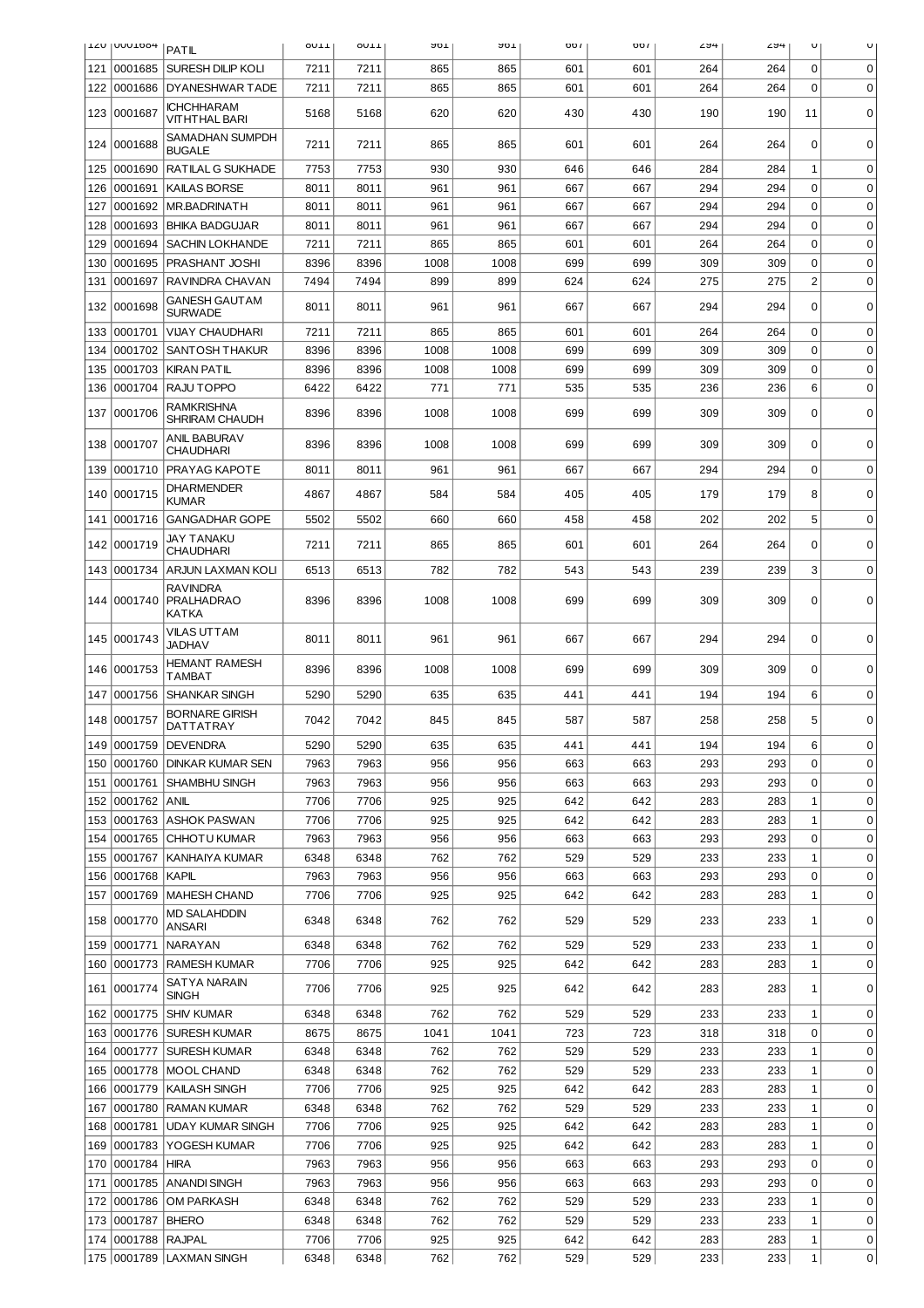| 176        | 0001790            | <b>NARAYAN SINGH</b>                        | 7963         | 7963         | 956        | 956        | 663        | 663        | 293        | 293        | 0            | 0                |
|------------|--------------------|---------------------------------------------|--------------|--------------|------------|------------|------------|------------|------------|------------|--------------|------------------|
| 177        | 0001791            | KANHAIYA KUMAR                              | 7706         | 7706         | 925        | 925        | 642        | 642        | 283        | 283        | 1            | 0                |
| 178        | 0001793            | PAWAN KUMAR                                 | 6560         | 6560         | 787        | 787        | 546        | 546        | 241        | 241        | 0            | 0                |
| 179        | 0001794            | <b>DEEPAK KUMAR</b>                         | 7706         | 7706         | 925        | 925        | 642        | 642        | 283        | 283        | 1            | 0                |
| 180        | 0001795            | PAWAN KUMAR                                 | 7706         | 7706         | 925        | 925        | 642        | 642        | 283        | 283        | 1            | 0                |
| 181        | 0001796            | <b>SUDHIR</b>                               | 6348         | 6348         | 762        | 762        | 529        | 529        | 233        | 233        | 1            | 0                |
| 182        | 0001797            | <b>ABDUL RASHID</b>                         | 8675         | 8675         | 1041       | 1041       | 723        | 723        | 318        | 318        | 0            | $\mathbf 0$      |
| 183        | 0001798            | <b>ARJUN PARSAD</b>                         | 7706         | 7706         | 925        | 925        | 642        | 642        | 283        | 283        | 1            | 0                |
| 184        | 0001799            | <b>UMESH MANJHI</b>                         | 7706         | 7706         | 925        | 925        | 642        | 642        | 283        | 283        | 1            | 0                |
| 185        | 0001800            | YOGENDER KUMAR<br><b>SINGH</b>              | 8675         | 8675         | 1041       | 1041       | 723        | 723        | 318        | 318        | 0            | $\Omega$         |
| 186        | 0001801            | <b>MUKESH SINGH</b>                         | 7963         | 7963         | 956        | 956        | 663        | 663        | 293        | 293        | 0            | 0                |
| 187        | 0001802            | SANJAY YADAV                                | 6348         | 6348         | 762        | 762        | 529        | 529        | 233        | 233        | 1            | $\mathbf 0$      |
| 188        | 0001803            | <b>BABLU</b>                                | 6348         | 6348         | 762        | 762        | 529        | 529        | 233        | 233        | 1            | 0                |
| 189        | 0001804            | YOGENDER                                    | 6348         | 6348         | 762        | 762        | 529        | 529        | 233        | 233        | 1            | 0                |
| 190        | 0001805            | <b>SHANKAR SINGH</b>                        | 7963         | 7963         | 956        | 956        | 663        | 663        | 293        | 293        | 0            | $\mathbf 0$      |
| 191        | 0001807            | <b>ASHOK KUMAR</b>                          | 6348         | 6348         | 762        | 762        | 529        | 529        | 233        | 233        | $\mathbf{1}$ | $\mathbf 0$      |
| 192        | 0001808            | <b>GOVIND</b>                               | 7706         | 7706         | 925        | 925        | 642        | 642        | 283        | 283        | $\mathbf{1}$ | $\mathbf 0$      |
| 193        | 0001810            | <b>ANIL</b>                                 | 6560         | 6560         | 787        | 787        | 546        | 546        | 241        | 241        | $\mathbf 0$  | $\mathbf 0$      |
| 194        | 0001811            | <b>BIJENDER</b>                             | 6348         | 6348         | 762        | 762        | 529        | 529        | 233        | 233        | $\mathbf{1}$ | $\mathbf 0$      |
| 195        | 0001812            | PARDEEP KUMAR                               | 7963         | 7963         | 956        | 956        | 663        | 663        | 293        | 293        | 0            | $\mathbf 0$      |
| 196        | 0001813            | <b>GAUTAM KUMAR</b>                         | 7706         | 7706         | 925        | 925        | 642        | 642        | 283        | 283        | 1            | $\mathbf 0$      |
| 197        | 0001814            | <b>VINOD</b>                                | 6348         | 6348         | 762        | 762        | 529        | 529        | 233        | 233        | $\mathbf 1$  | $\mathbf 0$      |
| 198        | 0001816            | <b>OM PRAKASH</b><br><b>PADARIA</b>         | 6348         | 6348         | 762        | 762        | 529        | 529        | 233        | 233        | 1            | 0                |
| 199        | 0001817            | <b>CHANDRASHEKHAR</b><br><b>KU. SEN</b>     | 6348         | 6348         | 762        | 762        | 529        | 529        | 233        | 233        | 1            | $\Omega$         |
| 200        | 0001818            | ANGAD YADAV                                 | 8675         | 8675         | 1041       | 1041       | 723        | 723        | 318        | 318        | 0            | 0                |
| 201        | 0001819            | <b>RAMBIR</b>                               | 6560         | 6560         | 787        | 787        | 546        | 546        | 241        | 241        | 0            | $\mathbf 0$      |
| 202        | 0001821            | <b>RAJESH</b>                               | 6348         | 6348         | 762        | 762        | 529        | 529        | 233        | 233        | 1            | $\mathbf 0$      |
| 203        | 0001822            | <b>SATENDRA SINGH</b>                       | 6348         | 6348         | 762        | 762        | 529        | 529        | 233        | 233        | $\mathbf 1$  | $\mathbf 0$      |
| 204        | 0001823            | SUSHIL KANT JHA                             | 6560         | 6560         | 787        | 787        | 546        | 546        | 241        | 241        | 0            | $\mathbf 0$      |
| 205        | 0001824            | JASWANT                                     | 6348         | 6348         | 762        | 762        | 529        | 529        | 233        | 233        | 1            | 0                |
| 206        | 0001825            | <b>RAMESH THAKUR</b>                        | 7706         | 7706         | 925        | 925        | 642        | 642        | 283        | 283        | 1            | 0                |
| 207        | 0001827            | PINTU SINGH                                 | 7963         | 7963         | 956        | 956        | 663        | 663        | 293        | 293        | 0            | 0                |
| 208        | 0001828            | RADHEY SHYAM                                | 6560         | 6560         | 787        | 787        | 546        | 546        | 241        | 241        | 0            | 0                |
| 209        | 0001829            | <b>SARWAN KUMAR</b>                         | 6560         | 6560         | 787        | 787        | 546        | 546        | 241        | 241        | 0            | 0                |
|            |                    | 210 0001830 RAM KUMAR                       | 7963         | 7963         | 956        | 956        | 663        | 663        | 293        | 293        | 0            |                  |
| 211        | 0001831            | PANCHU MANDAL                               | 7706         | 7706         | 925        | 925        | 642        | 642        | 283        | 283        | $\mathbf{1}$ | $\mathbf 0$      |
| 212        | 0001832            | <b>GUDDU SINGH</b>                          | 7706         | 7706         | 925        | 925        | 642        | 642        | 283        | 283        | 1            | 0                |
| 213        | 0001833            | KAILASH SHARMA                              | 6348         | 6348         | 762        | 762        | 529        | 529        | 233        | 233        | $\mathbf{1}$ | $\mathbf 0$      |
| 214        | 0001834            | <b>RAJAN KUMAR</b>                          | 6348         | 6348         | 762        | 762        | 529        | 529        | 233        | 233        | $\mathbf{1}$ | $\mathbf 0$      |
| 215        | 0001835            | <b>KIRPAL SINGH</b>                         | 7706         | 7706         | 925        | 925        | 642        | 642        | 283        | 283        | $\mathbf{1}$ | $\mathbf 0$      |
| 216        | 0001836            | <b>BALMAKUND</b>                            | 7963         | 7963         | 956        | 956        | 663        | 663        | 293        | 293        | $\mathbf 0$  | $\mathbf 0$      |
| 217        | 0001837            | <b>RAM SINGH</b>                            | 6348         | 6348         | 762        | 762        | 529        | 529        | 233        | 233        | 1            | $\mathbf 0$      |
| 218        | 0001838            | VIJAY PRAKASH<br>PATIL                      | 6281         | 6281         | 754        | 754        | 523        | 523        | 231        | 231        | 4            | 0                |
| 219        | 0001839            | <b>BHUPENDER</b>                            | 6348         | 6348         | 762        | 762        | 529        | 529        | 233        | 233        | 1            | 0                |
| 220        | 0001842            | <b>SITARAM SINGH</b>                        | 7706         | 7706         | 925        | 925        | 642        | 642        | 283        | 283        | 1            | $\mathbf 0$      |
| 221        | 0001843            | <b>REMENDRA</b>                             | 7963         | 7963         | 956        | 956        | 663        | 663        | 293        | 293        | 0            | $\mathbf 0$      |
| 222        | 0001844            | <b>GOPAL SONU MALI</b>                      | 8396         | 8396         | 1008       | 1008       | 699        | 699        | 309        | 309        | 0            | $\mathbf 0$      |
| 223        | 0001845            | <b>SHASHANK SHEKHAR</b><br>JIT ENDRA PRASAD | 6348<br>6348 | 6348<br>6348 | 762<br>762 | 762<br>762 | 529<br>529 | 529<br>529 | 233<br>233 | 233        | 1<br>1       | 0<br>$\mathbf 0$ |
| 224<br>225 | 0001846<br>0001847 | <b>GUPTA</b><br><b>SHYAM SUNDER</b>         | 7706         | 7706         | 925        | 925        | 642        | 642        | 283        | 233<br>283 | 1            | $\mathbf 0$      |
| 226        | 0001848            | MANOJ SINGH                                 | 6560         | 6560         | 787        | 787        | 546        | 546        | 241        | 241        | 0            | 0                |
| 227        | 0001850            | <b>BHAGWAN GAJBHIYE</b>                     | 8396         | 8396         | 1008       | 1008       | 699        | 699        | 309        | 309        | 0            | 0                |
| 228        | 0001851            | <b>SHAIKH MUKHTAR</b><br><b>SHAIKH KAD</b>  | 6513         | 6513         | 782        | 782        | 543        | 543        | 239        | 239        | 3            | $\mathbf 0$      |
| 229        | 0001852            | ANIL MANDAL                                 | 6348         | 6348         | 762        | 762        | 529        | 529        | 233        | 233        | 1            | $\mathbf 0$      |
| 230        | 0001853            | <b>BIRENDRA MANDAL</b>                      | 6348         | 6348         | 762        | 762        | 529        | 529        | 233        | 233        | 1            | $\mathbf 0$      |
| 231        | 0001854            | <b>MANOJ</b>                                | 7963         | 7963         | 956        | 956        | 663        | 663        | 293        | 293        | 0            | $\mathbf 0$      |
| 232        | 0001861            | GAJANAN                                     | 8011         | 8011         | 961        | 961        | 667        | 667        | 294        | 294        | $\Omega$     | $\mathbf 0$      |
|            | 233 0001862        | SHANT ARAM PATIL<br>KHAN ARSHAD             | 8011         | 8011         | 961        | 961        | 667        | 667        | 294        | 294        | 0            | 0                |
|            | ana Longanea       | AFZAL<br>SANDEEP SUBHASH                    | C7AC         | C7AC         | 010        | 010        | E CO.      | cen        | 0.10       | 0.10       | o۱           |                  |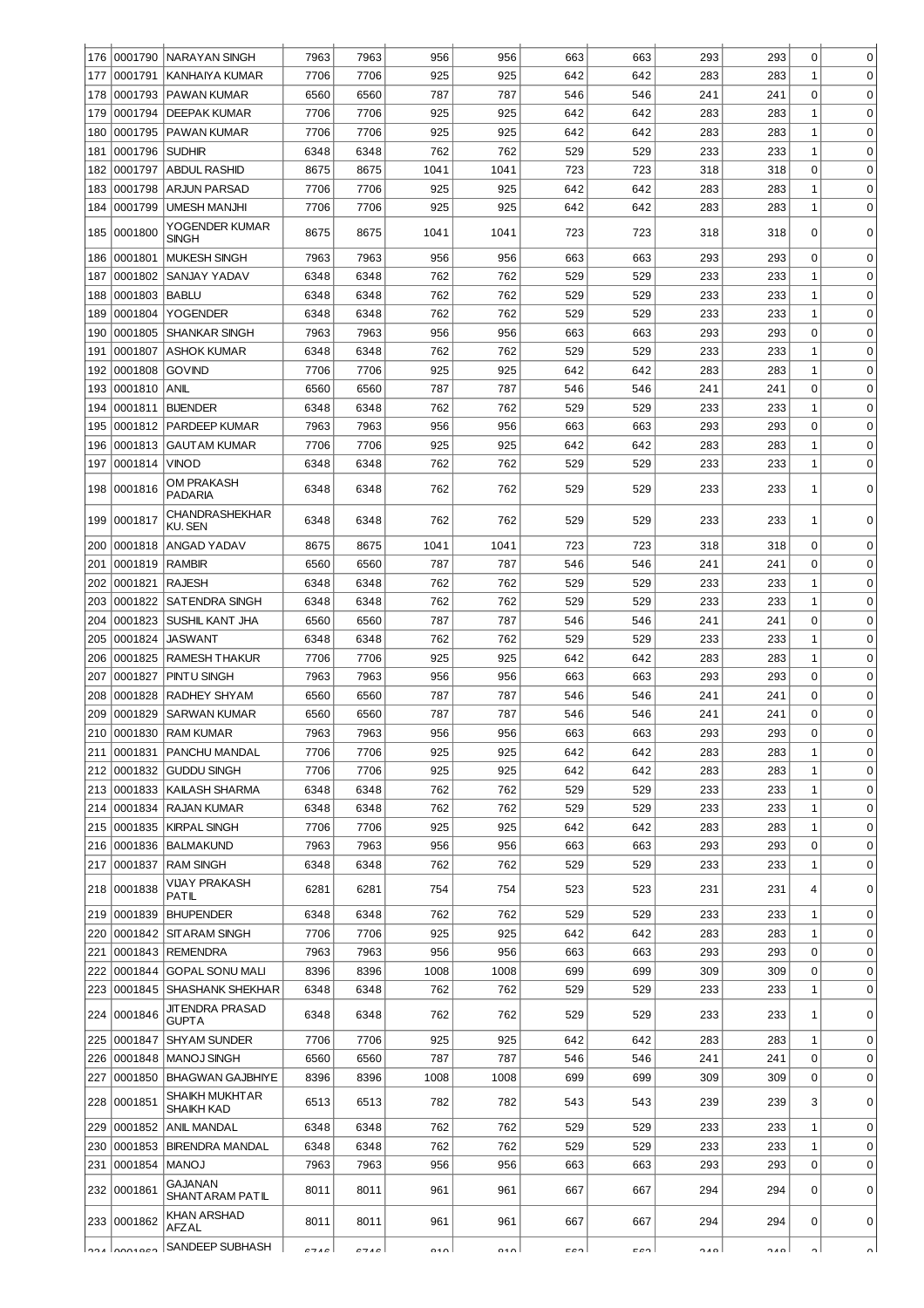| ⊬ٽ∠        | I UUU LOOS         | <b>CHAUDHARI</b>                           | 0/40         | 0/40         | 0TO         | <b>OTO</b> | ∠סכ         | ∠סכ         | <b>40</b>   | 240         | ۷                | U                          |
|------------|--------------------|--------------------------------------------|--------------|--------------|-------------|------------|-------------|-------------|-------------|-------------|------------------|----------------------------|
| 235        | 0001866            | <b>RATAN ROY</b>                           | 7963         | 7963         | 956         | 956        | 663         | 663         | 293         | 293         | 0                | $\mathbf 0$                |
| 236        | 0001867            | <b>SALMAN KHAN</b><br><b>MUKHTAR KHAN</b>  | 6746         | 6746         | 810         | 810        | 562         | 562         | 248         | 248         | $\overline{2}$   | $\mathbf 0$                |
| 237        | 0001868            | SHARAD HIMMAT<br>PATIL                     | 0            | $\Omega$     | 0           | 0          | 0           | 0           | 0           | $\Omega$    | 31               | $\Omega$                   |
| 238        | 0001869            | <b>GAIKWAD JAGDISH</b><br><b>MANOHAR</b>   | 6978         | 6978         | 837         | 837        | 581         | 581         | 256         | 256         | $\mathbf{1}$     | 0                          |
| 239        | 0001871            | CHHOTU TIGGA                               | 0            | 0            | $\mathbf 0$ | 0          | 0           | $\mathbf 0$ | 0           | 0           | 31               | $\mathbf 0$                |
| 240        | 0001873            | SUNIL GOPE                                 | 6560         | 6560         | 787         | 787        | 546         | 546         | 241         | 241         | $\mathbf 0$      | $\mathbf 0$                |
| 241        | 0001875            | <b>SHAIKH SHABBIR</b><br><b>SHAUKAT HU</b> | 6048         | 6048         | 726         | 726        | 504         | 504         | 222         | 222         | 5                | $\mathbf 0$                |
|            | 242 0001878        | YOGESH DAGADU<br><b>KUMBHAR</b>            | 6978         | 6978         | 837         | 837        | 581         | 581         | 256         | 256         | 1                | $\Omega$                   |
|            | 243 0001881        | <b>GOPAL MURLIDHAR</b><br>SONAWANE         | 0            | $\Omega$     | $\mathbf 0$ | $\Omega$   | $\mathbf 0$ | $\mathbf 0$ | 0           | $\Omega$    | 31               | $\mathbf 0$                |
| 244        | 0001882            | <b>BHAGWAN PANDIT</b><br>KOLI              | 7494         | 7494         | 899         | 899        | 624         | 624         | 275         | 275         | $\overline{c}$   | $\mathbf 0$                |
|            | 245 0001883        | ANAND JAYPRAKASH<br><b>BAGUL</b>           | 8011         | 8011         | 961         | 961        | 667         | 667         | 294         | 294         | $\mathbf 0$      | $\mathbf 0$                |
|            | 246 0001884        | NANDARAJ PRAKASH<br><b>MALI</b>            | 8396         | 8396         | 1008        | 1008       | 699         | 699         | 309         | 309         | 0                | 0                          |
| 247        | 0001885            | AMIN RAZA A<br><b>SATTAR</b>               | 6978         | 6978         | 837         | 837        | 581         | 581         | 256         | 256         | 1                | $\mathbf 0$                |
|            | 248 0001887        | YOGESH PRALHAD<br><b>DHANGER</b>           | 3722         | 3722         | 447         | 447        | 310         | 310         | 137         | 137         | 15               | $\mathbf 0$                |
| 249        | 0001888            | <b>ABHIJIT S. POL</b>                      | 8011         | 8011         | 961         | 961        | 667         | 667         | 294         | 294         | $\mathbf 0$      | $\mathbf 0$                |
| 250        | 0001889            | <b>MOHAN SHRIRAM</b><br>KOLI               | 7211         | 7211         | 865         | 865        | 601         | 601         | 264         | 264         | 0                | 0                          |
| 251        | 0001891            | <b>GANESH UTTAM</b><br>PATIL               | 7211         | 7211         | 865         | 865        | 601         | 601         | 264         | 264         | $\Omega$         | $\mathbf 0$                |
| 252        | 0001892            | KUNAL KIRAN TALELE                         | 8396         | 8396         | 1008        | 1008       | 699         | 699         | 309         | 309         | 0                | $\mathbf 0$                |
| 253        | 0001893            | RAJIV KUMAR                                | 6560         | 6560         | 787         | 787        | 546         | 546         | 241         | 241         | 0                | $\mathbf 0$                |
| 254        | 0001894            | <b>SUBHASH KUMAR</b>                       | 6560         | 6560         | 787         | 787        | 546         | 546         | 241         | 241         | $\Omega$         | $\mathbf 0$                |
| 255        | 0001895            | PRASHANTA KR<br><b>MEHATA</b>              | 6560         | 6560         | 787         | 787        | 546         | 546         | 241         | 241         | $\mathbf 0$      | $\mathbf 0$                |
| 256        | 0001896            | <b>RAMAKANT</b>                            | 0            | $\mathbf 0$  | $\mathbf 0$ | 0          | 0           | $\mathbf 0$ | $\mathbf 0$ | $\mathbf 0$ | 31               | $\mathbf 0$                |
| 257        | 0002031            | <b>SHAN BABU</b>                           | 6165         | 6165         | 740         | 740        | 514         | 514         | 226         | 226         | $\overline{7}$   | $\mathbf 0$                |
| 258        | 0002032            | <b>MANOJ KARWA</b>                         | 0            | $\mathbf 0$  | 0           | 0          | 0           | 0           | 0           | $\mathbf 0$ | 31               | $\mathbf 0$                |
| 259        | 0002036            | MANTU MANJHI                               | 7963         | 7963         | 956         | 956        | 663         | 663         | 293         | 293         | $\boldsymbol{0}$ | $\mathbf 0$                |
| 260        | 0002037            | SUNIL KRUSHNA<br><b>SAPKALE</b>            | 6978         | 6978         | 837         | 837        | 581         | 581         | 256         | 256         | 1                | $\mathbf 0$                |
|            | 261 0002038        | AMOL<br>CHANDRAMANI<br><b>TAYADE</b>       | 8396         | 8396         | 1008        | 1008       | 699         | 699         | 309         | 309         | 0                | $\mathbf 0$                |
| 262        | 0002039            | LALIT VASANT WANI                          | 7211         | 7211         | 865         | 865        | 601         | 601         | 264         | 264         | 0                | $\mathbf 0$                |
| 263        | 0002040            | <b>MUNENDRA</b>                            | 6560         | 6560         | 787         | 787        | 546         | 546         | 241         | 241         | $\Omega$         | 0                          |
| 264        | 0002041            | <b>SAURABH SINGH</b><br>YADAV              | 6560         | 6560         | 787         | 787        | 546         | 546         | 241         | 241         | $\Omega$         | $\mathbf 0$                |
| 265        | 0002043            | <b>BRUESH GUPTA</b>                        | 0            | $\mathbf 0$  | 0           | 0          | $\mathbf 0$ | 0           | 0           | $\mathbf 0$ | 31               | $\mathbf 0$                |
| 266        | 0002044            | AJAY SINGH                                 | 6560         | 6560         | 787         | 787        | 546         | 546         | 241         | 241         | 0                | $\mathbf 0$                |
| 267        | 0002049            | AHIRE RAMKRUSHNA<br><b>RAJARAM</b>         | 8011         | 8011         | 961         | 961        | 667         | 667         | 294         | 294         | $\Omega$         | 0                          |
| 268        | 0002051            | SAGAR GOKUL PATIL                          | 7211         | 7211         | 865         | 865        | 601         | 601         | 264         | 264         | 0                | $\mathbf 0$                |
| 269<br>270 | 0002061<br>0002064 | <b>JIT ENDRA KUMAR</b><br><b>JIT ENDRA</b> | 5651<br>5944 | 5651<br>5944 | 678<br>713  | 678<br>713 | 471<br>495  | 471<br>495  | 207<br>218  | 207<br>218  | 9<br>8           | $\mathbf 0$<br>$\mathbf 0$ |
| 271        | 0002065            | NANDKISHOR MALI<br>SANTOSH YUVRAJ          | 8011         | 8011         | 961         | 961        | 667         | 667         | 294         | 294         | $\Omega$         | $\mathbf 0$                |
|            |                    | <b>ABHIMAN</b>                             |              |              |             |            |             |             |             |             |                  |                            |
| 272        | 0002066<br>0002067 | <b>MAHENDRA BAGUL</b>                      | 6977         | 6977         | 837<br>961  | 837<br>961 | 581         | 581         | 256<br>294  | 256<br>294  | 4<br>$\Omega$    | $\mathbf 0$<br>$\mathbf 0$ |
| 273        |                    | <b>MANGESH SONAR</b><br>VINAYAK ASHOK      | 8011         | 8011         |             |            | 667         | 667         |             |             |                  |                            |
| 274        | 0002068            | <b>KADAM</b>                               | 8011         | 8011         | 961         | 961        | 667         | 667         | 294         | 294         | $\mathbf 0$      | $\mathbf 0$                |
|            | 275 0002069        | NITIN KASHINATH<br><b>JAWALE</b>           | 8011         | 8011         | 961         | 961        | 667         | 667         | 294         | 294         | 0                | 0                          |
| 276        | 0002070            | SAHEBRAO<br>YASHWANT BAVISKA               | 8011         | 8011         | 961         | 961        | 667         | 667         | 294         | 294         | $\Omega$         | $\mathbf 0$                |
| 277        | 0002071            | KUNAL VIJAY<br><b>RACHARALA</b>            | 8011         | 8011         | 961         | 961        | 667         | 667         | 294         | 294         | $\mathbf 0$      | $\mathbf 0$                |
|            | 278 0002076        | LATESH DNY ANDEO<br><b>BHARAMBE</b>        | 7211         | 7211         | 865         | 865        | 601         | 601         | 264         | 264         | 0                | $\mathbf 0$                |
|            | 279 0002083        | <b>GAJANAN ISHWAR</b><br>PATIL             | 3618         | 3618         | 434         | 434        | 301         | 301         | 133         | 133         | 17               | $\mathbf 0$                |
|            |                    | GRAND TOTAL 1967947 1943914                |              |              | 236157      | 236157     | 161912      | 161912      | 74245       | 74245       | 585              | 0                          |